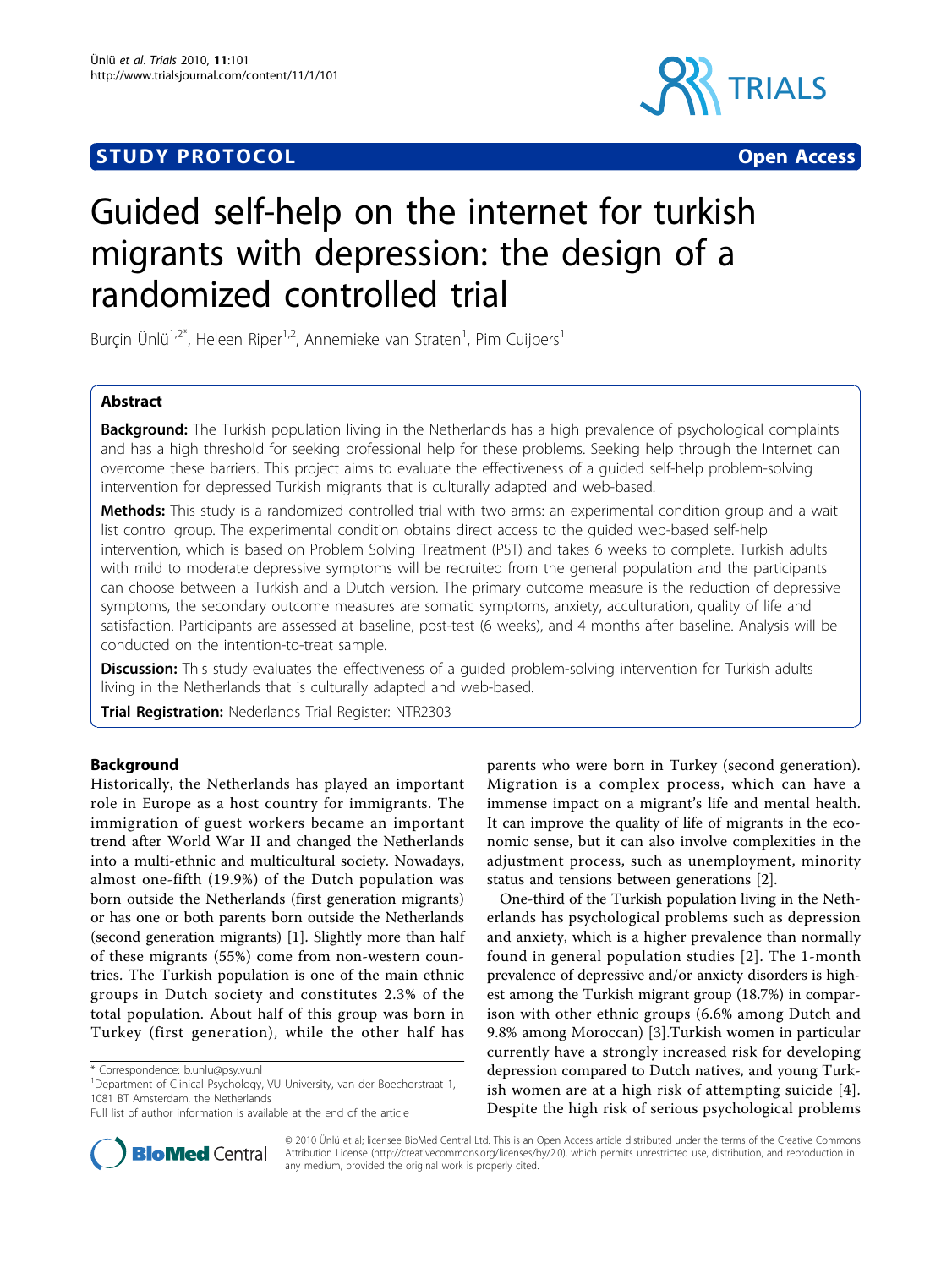among the Turkish population, they benefit to a much lesser extent from advances in evidence-based depression prevention services than the general population. Their mental health care service uptake is low and they often have a high threshold for seeking professional help for their mental health problems [[5](#page-5-0),[6](#page-5-0)].

An innovative way to overcome the barriers referred to above is the Internet, which has low threshold acceptability, a high level of anonymity and offers flexibility in time and place. There is now convincing evidence that webbased interventions effectively reduce depressive symptoms and prevent depression [[7-12](#page-5-0)] and they have been shown to be not only clinically effective, but also cost effective [[13](#page-5-0)]. Little is known, however, about the effectiveness of these interventions in ethnic minority groups, although expectations are that these groups may also benefit from the interventions. Self-help through the Internet has the main advantage of a high level of anonymity and might overcome important cultural barriers. Since almost 80% [[14](#page-5-0)] of the Turkish population in the Netherlands has internet access, it could be an ideal way of reaching and offering help to Turkish people with depressive symptoms.

One successful example of an evidence-based intervention is Alles Onder Controle (AOC). This is a web-based guided treatment defined as a standardized psychological intervention, which can be worked through independently by the clients themselves in their own homes. The clients receive weekly feedback from a trained coach by e-mail. AOC has a self-examination framework [[15](#page-5-0)] and is based on problem-solving therapy, the core element being that clients learn to regain control over their problems and lives in a structured way. This method has been proven to be effective in several studies [\[16,17](#page-5-0)] and the statistical and clinical effectiveness of AOC in reducing symptoms of depression and anxiety among native Dutch have been shown in several studies [\[11,18](#page-5-0)]. It is still unknown, however, whether this intervention is also effective among ethnic groups, especially among the Turkish population, which is currently a high risk group for developing depression. No previous attempts have been made to adjust and examine AOC for Turkish migrants, although the limited studies available on depression interventions in other countries show that ethnic minorities can be effectively recruited and treated with prevention interventions [[19-22\]](#page-5-0).

In the present study, we will work with AOC-TR, the culturally adapted version based on the needs of the Turkish population that is available in Dutch and in Turkish. This online guided self-help intervention is intended to reduce depression complaints and the effectiveness of AOC-TR will be examined in a randomized controlled trial with adult Turkish people living in the Netherlands.

## Methods

## Study design

This study is a randomized controlled trial with two arms: an experimental group and a wait list control group. The experimental group obtains direct access to the guided web-based self-help intervention; the wait list control group receives access to the intervention after 4 months. The study protocol, information brochure and informed consent have been approved by the Medical Ethics Committee of the VU University.

## Inclusion and exclusion criteria

Turkish adults living in the Netherlands are eligible if they meet the following criteria: 1) age 18 years or older; 2) depressive symptoms (measured by the Center for Epidemiologic Depression Scale, CES-D score  $\geq$  16); 3) Turkish background (participant was born in Turkey or at least one of his/her parents was born in Turkey); 4) has access to a PC and the Internet and an e-mail address. Participants will be excluded if they are suicidal (according to the MINI-International Neuropsychiatric Interview).

## Recruitment

Recruitment will take place among the Turkish population in the Netherlands by means of advertisements in Dutch and Turkish national newspapers, magazines, community sites, and banners on health related websites for migrants. These advertisements contain a link to the research website with information about the study. Respondents who are interested can apply by sending an e-mail to the researcher. The information brochure and informed consent will be e-mailed together with the link for the screening.

## Randomization

After screening, participants will be randomized into one of the two conditions: the experimental group and wait list control group. The allocation schedule will be generated by an independent researcher using a computerized system. Those in the experimental condition will receive a username and password to log in to AOC-TR. Participants who are in the wait list condition will receive the same schedule of assessments online as the people in the experimental condition and receive a username and password to log in to the treatment after four months.

## Sample size

The sample size will be based on the expected difference of  $d = 0.45$  on the primary outcome between the experimental and control groups. This expected difference is based on previous studies [[10](#page-5-0),[11](#page-5-0)]. Based on a power (1-beta) of 0.80 in a two-tailed test, an alpha of 0.05, we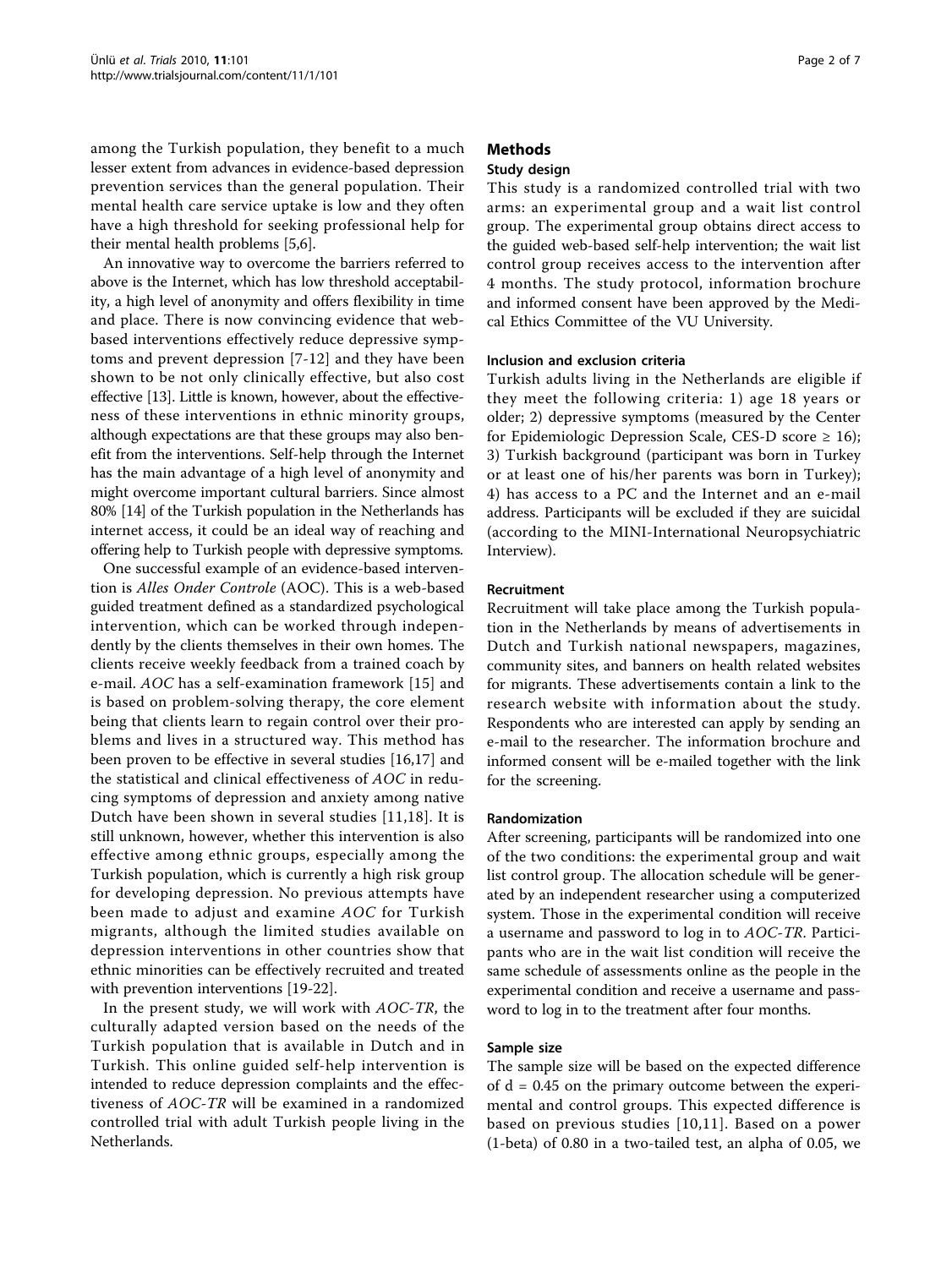need to start with 100 participants at baseline in each condition to show an effect-size of 0.45. The total sample size at baseline therefore, is determined as being 200 participants with depressive complaints.

#### Interventions

#### Problem-Solving Treatment

The Dutch version of Alles Onder Controle has been adapted by:

- cultural sensitivity in the languages and presentation in relation to psychological problems

- use of culture-specific cases and problems that are recognizable for the target group concerned

- culture-specific examples of persons with similar problems

The intervention was translated into Turkish by a Turkish psychologist after adaptation and the translation was checked by two native speakers. Each participant is allowed to choose his/her language of preference.

The intervention consists of 5 sessions and takes 5 weeks in total. During that period the respondents indicate what they think is important in their lives, they make a list of their "problems and worries" and they categorize their problems into three groups: unimportant (not related to what they think is important in their lives), important and solvable (these problems are solved by a systematic problem-solving approach consisting of 6 steps), or important but unsolvable (having lost someone through death or having a chronic general medical disease for example; in the case of problems like these, they make a plan for how to live with them). The 6-step problem-solving procedure is the core of the intervention and people are stimulated to use this procedure during the course for several of their 'important and solvable' problems. The idea is that by mastering this technique people will regain mastery of their problems and ultimately their lives. At the end, participants will receive a certificate for completing the intervention.

#### Support

The participants are supported by trained coaches, whose feedback on the homework assignments done by the participants is given in brief weekly e-mails. The total amount of time spent on each participant is about 1.5 hours. It takes about 15 or 20 minutes per week per respondent to write these e-mails, which will be done by a bi-lingual psychologist at the VU University. The researcher (BU) will verify whether the coach has followed the treatment protocol sufficiently by reading a selection of the emails and by supervision.

#### Assessments

All assessments will take place in the preferred language, either Dutch or Turkish. The primary outcome measure is the reduction of depression symptoms as measured by the CES-D, the secondary outcome measures are symptoms of anxiety, somatic symptoms, acculturation, quality of life and satisfaction.

The CES-D, one item on the Beck Depression Inventory-II (BDI-II) and Section C of the Mini-International Neuropsychiatric Interview (M.I.N.I) will be administered as screening measures. Suicide ideations and risk will be measured in two steps. Suicide ideations and risk will be measured in two steps. First, the suicide item on the BDI-II will be presented [[23,24](#page-5-0)]. This instrument is validated among Dutch (e.g. [\[25,26](#page-5-0)]] and Turkish populations [[27](#page-5-0),[28\]](#page-5-0). If the response is confirming, then the suicide risk will be measured with the suicidality section of the MINI [[29](#page-6-0),[30\]](#page-6-0). The suicide section of the MINI consists of six items and quantifies respondents in four groups: no suicide risk, low suicide risk, moderate suicide risk and high suicide risk. Dutch [\[31](#page-6-0)] and Turkish [[32\]](#page-6-0) translations of the MINI will be used.

Assessments will take place before randomization  $(T_0)$ , after completing the treatment (6-8 weeks,  $T_1$ ), and four months after baseline  $(T_2)$ . An overview of the procedures the participants will undergo in this study is given in Figure [1](#page-3-0). See table [1](#page-4-0) for an overview of all assessments at each point in time.

#### Instruments

#### Depressive symptoms

Depressive symptoms will be measured using the Center for Epidemiologic Depression Scale (CES-D) [[33](#page-6-0)]. It includes 20 self-rated items, each scored 0-3, and measures the severity of depression. The total score ranges from 0 (no feelings of depression) to 60 (severe symptoms of depression. The CES-D is available in Dutch and Turkish and both have been proven to have good psychometric properties in terms of validity and reliability [\[34,35](#page-6-0)]. The CES-D is also reliable and valid when presented digitally [[36\]](#page-6-0). The optimal cut-off score varies in literature, but a score of 16 is usually regarded as indicating clinically relevant depressive symptoms [[37](#page-6-0)].

#### Anxiety

The Anxiety scale of the Hospital Anxiety and Depression Scale (HADS) will be used to measure symptoms of anxiety [[38](#page-6-0)]. The HADS consists of a depression scale and an anxiety scale with a total of 14 items. Each item can be scored with a 4-point Likert scale on a range of 0-3, where 0 refers to no anxiety and 3 to high anxiety. The total score range is 0-21. A score between 0 and 7 indicates no anxiety; a score between 8 and10 indicates possible anxiety; scores above 11 or12 are indicative of a clinical anxiety disorder. The HADS has been proven to be a valid and reliable instrument in various normal and clinical Dutch samples [[39,40](#page-6-0)] and in Turkish samples [\[41\]](#page-6-0).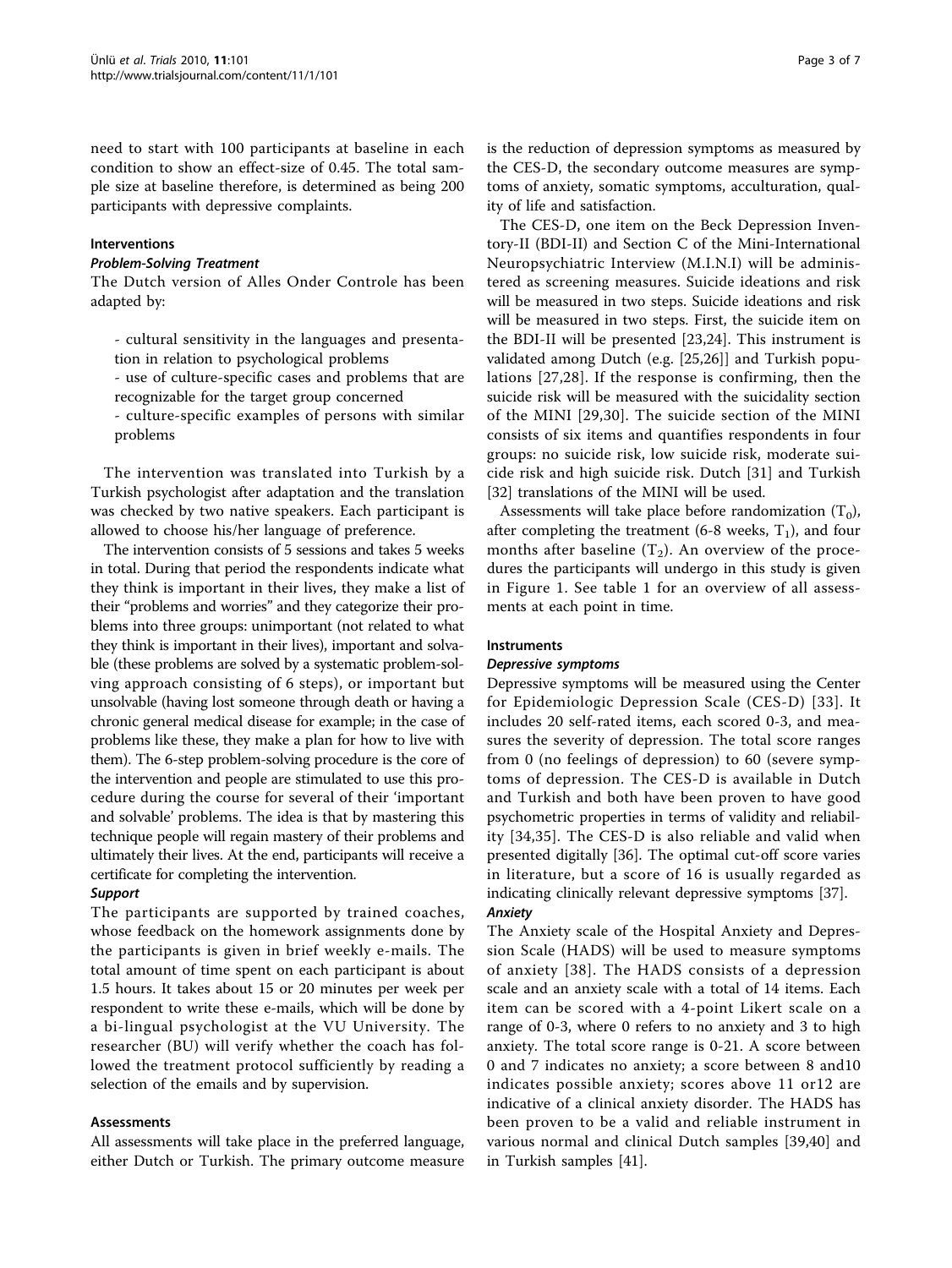<span id="page-3-0"></span>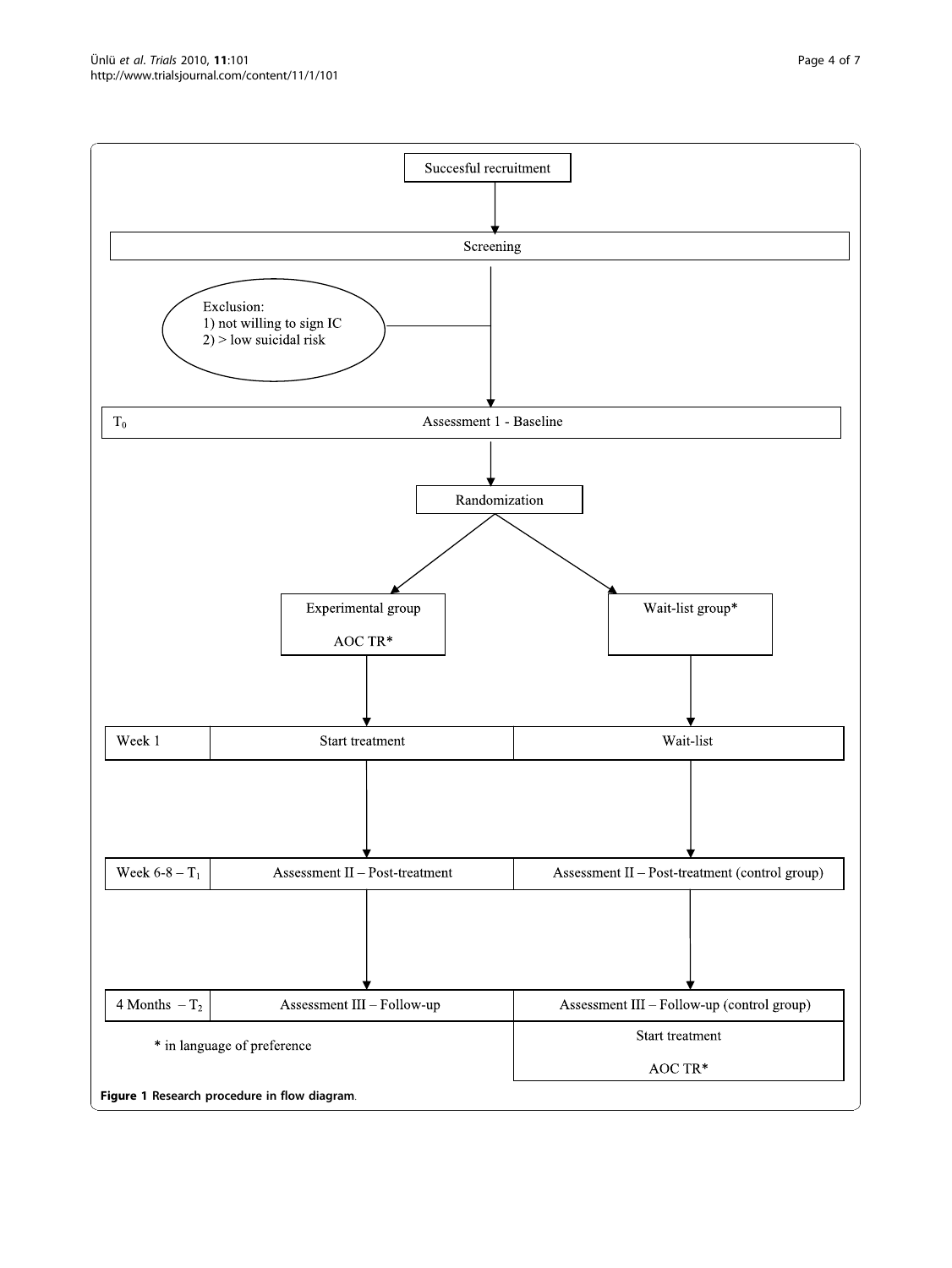#### <span id="page-4-0"></span>Table 1 Overview of instruments per measurement

|                                       | Number of items | (baseline) | $(6-8$ weeks) | (4 months) |
|---------------------------------------|-----------------|------------|---------------|------------|
| 1. Socio-demographic data             | 10              |            |               |            |
| 2. Depressive symptoms (CES-D)        | 20              |            |               |            |
| 3. Anxiety (scale of HADS)            |                 |            |               |            |
| 4. Somatic symptoms (scale of SCL-90) |                 |            |               |            |
| 5. Acculturation (LAS)                | 28              | x          |               |            |
| 6. Quality of life (EuroQol 5D)       |                 |            |               |            |
| 7. Satisfaction and track and trace   |                 |            |               |            |

#### Somatic symptoms

The Somatization (SOM) subscale on the Symptom Checklist-90-Revised (SCL-90-R) will be used for measuring somatic symptoms [[42\]](#page-6-0). This is a five-point rating scale containing 12 items. Dutch and Turkish translations will be used for this study [\[43,44\]](#page-6-0).

## Acculturation

The Lowlands Acculturation Scale (LAS) will be used to measure the degree of acculturation [\[45](#page-6-0),[46\]](#page-6-0). It consists of 25 items that are rated on 6-point Likert-type scales with the extremes labelled as 'totally disagree' and 'totally agree'. The LAS can be divided into 5 subscales: Skills, Traditions, Social Integration, Values and Norms, and Feelings of Loss. The official Dutch and Turkish translations will be used, both of which have been validated [\[45](#page-6-0)].

## Quality of life

The quality of life will be measured by the EuroQol Questionnaire (EQ5D) [[47\]](#page-6-0) in the official Dutch and Turkish translations, both of which have been validated [\[48](#page-6-0)-[50](#page-6-0)]. This instrument consists of 5 items (mobility, self-care, usual activities, pain/discomfort, and anxiety/depression), each of which is rated as causing "no problems", "some problems", or "extreme problems". The score per item ranges from 0 (poor health) to 1 (perfect health).

## Satisfaction and Track and Trace

A track and trace system will keep a record of the dates the participant logs on or finishes a lesson, and the number of e-mails sent to and received by the coach. This system will also ask the question "Was this lesson useful to you?" in Dutch and Turkish after each lesson and the answer can be given on a 5-point Likert scale.

## Statistical analysis

The study will be carried out in accordance with the CONSORT guidelines. All analyses will be based on the intention-to-treat sample and missing values will be imputed by means of regression analyses. A t-test will be used to compare the post-test mean scores (at  $T_1$ ) and  $T_0$ ) for the intervention group with the post-test mean scores for the control group. For comparison of the two means Cohen's d will be used as the between effect size. Cohen's d will be calculated as the difference between the post-test mean scores of the intervention and the control group divided by the pooled standard deviation. Effect sizes of 0.8 are assumed to be large; effect sizes of 0.5 are moderate; and effect sizes of 0.2 are assumed to be small [\[51](#page-6-0)].

## **Discussion**

A substantial part of the Dutch population has a Turkish background. They have a high prevalence of mental health disorders and have a high threshold for seeking professional help for these problems, but providing psychological help through the Internet may lower this threshold. This study evaluates the effectiveness of a guided self-help problem-solving intervention for depressed Turkish migrants that is culturally adapted and web-based. The strengths and limitations of the study can be summarized as follows:

Much is still not known about the effectiveness of internet interventions for depression in ethnic groups. By examining the effectiveness of a problem-solving treatment on the Internet for Turkish adults in the Netherlands, important information about psychological treatments in an ethnic minority group will be gathered. This will be highly relevant for clinicians and mental health services in improving the quality and the effectiveness of offering professional help.

A second strength of this study is that the intervention is available in two languages, which provides the flexibility of choosing the language of preference for receiving professional help. Turkish migrants who were previously unable to seek help because of the language barrier can now be treated. Moreover, by using the Internet to offer help, those who have a high threshold for seeking help can be reached and benefit from the treatment.

Another strength of this study is that the assessments will be carried out in two languages, while most other studies exclude non-Dutch speakers. All questionnaires used have been validated in both languages.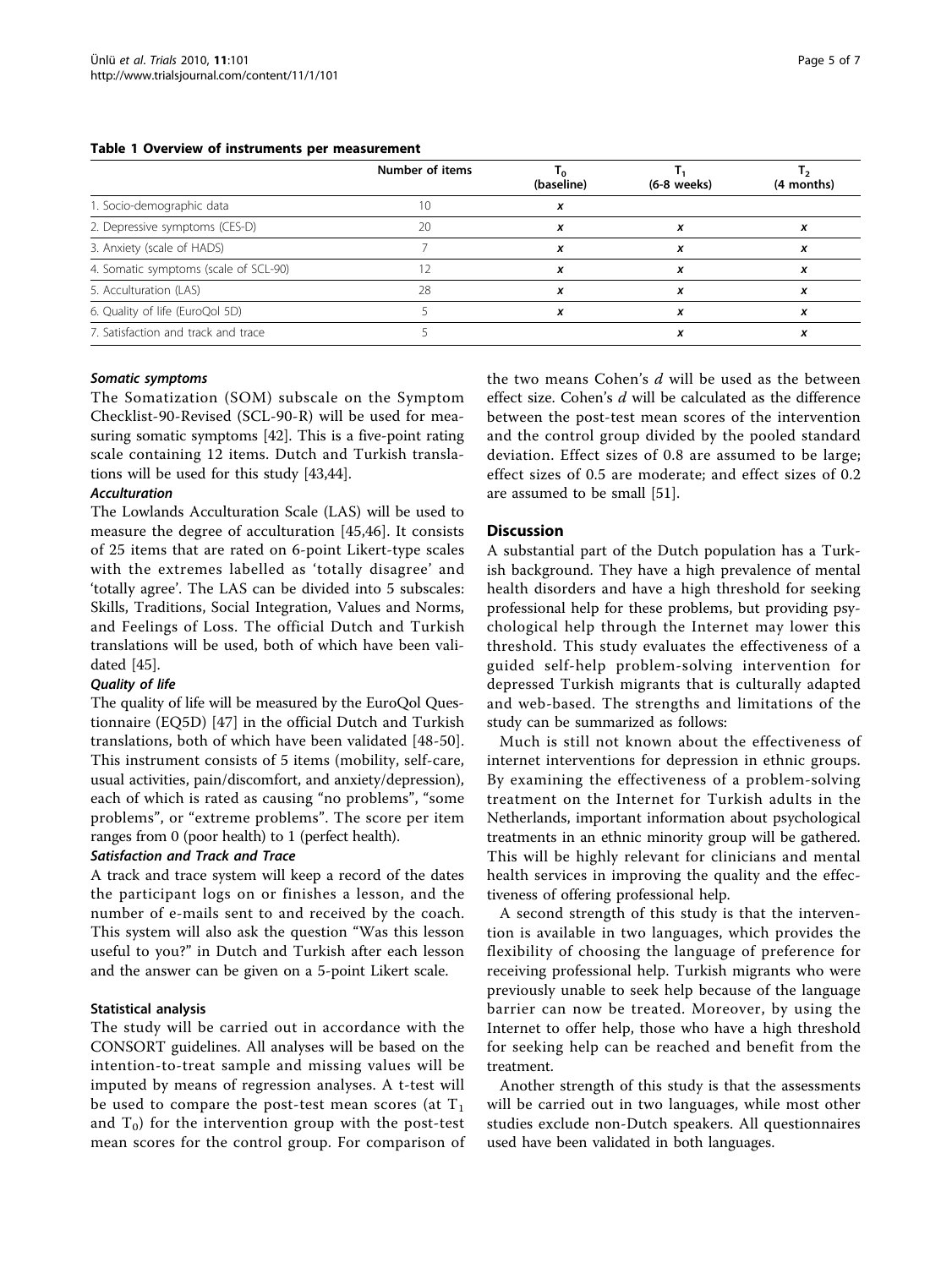<span id="page-5-0"></span>There are some limitations, however, that are worthwhile mentioning. First of all, we are unable for practical reasons to perform lengthy and costly diagnostic interviews, which means that we will not know how many participants in our study met the DSM criteria for depression. The results will, however, reflect the population whose symptoms are so distressing that they are willing to seek help. Secondly, the psychometric validities of the questionnaires used in this study have not yet been tested in an online environment.

#### Abbreviations

AOC: Alles Onder Controle; AOC-TR: Alles Onder Controle TR (Adapted version); CES-D: Center for Epidemiologic Depression Scale; M.I.N.I.: Mini International Neuropsychiatric Interview; BDI-II: Beck Depression Inventory II; SOM: Somatization (subscale on the SCL-90-R); SCL-90-R: Symptom Checklist-90-Revised; LAS: Lowlands Acculturation Scale; EQ 5D: EuroQol Questionnaire 5D.

#### Acknowledgements

This study is supported by the VU University and the Trimbos-institute, the Netherlands Institute of Mental Health and Addiction.

#### Author details

<sup>1</sup>Department of Clinical Psychology, VU University, van der Boechorstraat 1, 1081 BT Amsterdam, the Netherlands. <sup>2</sup>Innovation Centre of Mental Health & Technology (I.COM), the Trimbos-institute, the Netherlands Institute of Mental Health and Addiction, P.O. Box 725, 3500 AS Utrecht, the Netherlands.

#### Authors' contributions

All authors contributed to the design of this study. PC and AvS made the Internet-based PST intervention, AOC and BÜ adapted the intervention for the Turkish population. BÜ drafted the manuscript. All authors contributed to the further writing of the manuscript. All authors read and approved the final manuscript.

#### Competing interests

The authors declare that they have no competing interests.

#### Received: 15 July 2010 Accepted: 4 November 2010 Published: 4 November 2010

#### References

- 1. CBS, Centraal Bureau voor de Statistiek. [[http://statline.cbs.nl/StatWeb/](http://statline.cbs.nl/StatWeb/publication/?VW=T&DM=SLNL&PA=37296ned&D1=a&D2=0,10,20,30,40,50,(l-1)-l&HD=100428-1217&HDR=G1&STB=T) [publication/?VW=T&DM=SLNL&PA=37296ned&D1=a&D2=0,10,20,30,40,50,\(l-](http://statline.cbs.nl/StatWeb/publication/?VW=T&DM=SLNL&PA=37296ned&D1=a&D2=0,10,20,30,40,50,(l-1)-l&HD=100428-1217&HDR=G1&STB=T)[1\)-l&HD=100428-1217&HDR=G1&STB=T\]](http://statline.cbs.nl/StatWeb/publication/?VW=T&DM=SLNL&PA=37296ned&D1=a&D2=0,10,20,30,40,50,(l-1)-l&HD=100428-1217&HDR=G1&STB=T).
- 2. Desjarlais R, Eisenberg L, Good B, Kleinman A: World Mental Health, problems and priorities in low-income countries New York: Oxford University Press; 1995.
- 3. De Wit MAS, Tuinebreijer WC, Dekker J, Beekman AJTF, Gorissen WHM, Schrier AC, Penninx BWJH, Komproe IH, Verhoeff AP: [Depressive and](http://www.ncbi.nlm.nih.gov/pubmed/18587679?dopt=Abstract) [anxiety disorders in different ethnic groups A population based study](http://www.ncbi.nlm.nih.gov/pubmed/18587679?dopt=Abstract) [among native Dutch, and Turkish, Moroccan and Surinamese migrants](http://www.ncbi.nlm.nih.gov/pubmed/18587679?dopt=Abstract) [in Amsterdam.](http://www.ncbi.nlm.nih.gov/pubmed/18587679?dopt=Abstract) Social Psychiatry and Psychiatric Epidemiology 2008, 43:905-912.
- 4. van Bergen D, Smit JH, van Balkom AJLM, Saharso S: Suicidal behaviour of young immigrant women in the Netherlands. Can we use Durkheim's concept of 'fatalistic suicide' to explain their high incidence of attempted suicide? Ethnic and Racial Studies 2009, 32:302-322.
- 5. Hilderink I, van't Land H, Smits C: Trendrapportage 2009. Drop-out onder allochtone GGZ-cliënten. Themarapportage Utrecht: Trimbos-instituut; 2009.
- 6. Rabbea N, Smits C, Franx G: Wie kiespijn heeft, zoekt zelf een arts. Informatiebehoeften van Turkse en Marokkaanse cliënten met depressie. Cultuur, migratie Gezondheid; 2008:5:86-95.
- 7. Andersson G, Cuijpers P, Carlbring P, Lindefors N: Effects of Internetdelivered cognitive behaviour therapy for anxiety and mood disorders. Psychiatry 2007, 2:9-14.
- 8. van't Hof E, Cuijpers P, Stein DJ: [Self-Help and Internet-Guided](http://www.ncbi.nlm.nih.gov/pubmed/19238128?dopt=Abstract) [Interventions in Depression and Anxiety Disorders: A Systematic Review](http://www.ncbi.nlm.nih.gov/pubmed/19238128?dopt=Abstract) [of Meta-Analyses.](http://www.ncbi.nlm.nih.gov/pubmed/19238128?dopt=Abstract) Cns Spectrums 2009, 14:34-40.
- Spek V, Cuijpers P, Nyklicek I, Riper H, Keyzer J, Pop V: [Internet-based](http://www.ncbi.nlm.nih.gov/pubmed/17112400?dopt=Abstract) [cognitive behaviour therapy for symptoms of depression and anxiety: a](http://www.ncbi.nlm.nih.gov/pubmed/17112400?dopt=Abstract) [meta-analysis.](http://www.ncbi.nlm.nih.gov/pubmed/17112400?dopt=Abstract) Psychol Med 2007, 37:319-328.
- 10. Spek V, Nyklicek I, Smits N, Cuijpers P, Riper H, Keyzer J, Pop VJM: [Internet](http://www.ncbi.nlm.nih.gov/pubmed/17466110?dopt=Abstract)[based cognitive behavioural therapy for sub-threshold depression in](http://www.ncbi.nlm.nih.gov/pubmed/17466110?dopt=Abstract) [people over 50 years old: A randomized controlled clinical trial.](http://www.ncbi.nlm.nih.gov/pubmed/17466110?dopt=Abstract) Psychol Med 2007, 37:1797-1806.
- 11. Warmerdam L, Van Straten A, Twisk J, Riper H, Cuijpers P: [Internet-based](http://www.ncbi.nlm.nih.gov/pubmed/19033149?dopt=Abstract) [treatment for adults with depressive symptoms: randomized controlled](http://www.ncbi.nlm.nih.gov/pubmed/19033149?dopt=Abstract) [trial.](http://www.ncbi.nlm.nih.gov/pubmed/19033149?dopt=Abstract) J Med Internet Res 2008, 10:e44.
- 12. de Graaf LE, Gerhards S, Evers S, Arntz A, Riper H, Severens J, Widdershoven G, Metsemakers J, Huibers M: [Clinical and cost-effectiveness](http://www.ncbi.nlm.nih.gov/pubmed/18590518?dopt=Abstract) [of computerised cognitive behavioural therapy for depression in](http://www.ncbi.nlm.nih.gov/pubmed/18590518?dopt=Abstract) [primary care: Design of a randomised trial.](http://www.ncbi.nlm.nih.gov/pubmed/18590518?dopt=Abstract) Bmc Public Health 2008, 8:224-0.
- 13. Gerhards SAH, de Graaf LE, Jacobs LE, Severens JL, Huibers MJH, Arntz A, Riper H, Widdershoven G, Metsemakers JFM, Evers SMAA: [Economic](http://www.ncbi.nlm.nih.gov/pubmed/20357309?dopt=Abstract) [evaluation of online computerised cognitive-behavioural therapy](http://www.ncbi.nlm.nih.gov/pubmed/20357309?dopt=Abstract) [without support for depression in primary care: randomised trial.](http://www.ncbi.nlm.nih.gov/pubmed/20357309?dopt=Abstract) The British Journal Of Psychiatry: The Journal Of Mental Science 2010, 196:310-318.
- 14. Foquz Etnomarketing. [\[http://www.foquz.nl/etnomarketing/persberichten/](http://www.foquz.nl/etnomarketing/persberichten/internet10-03-2008.html) [internet10-03-2008.html](http://www.foquz.nl/etnomarketing/persberichten/internet10-03-2008.html)].
- 15. Bowman D, Scogin F, Lyrene B: The efficacy of Self-Examination Therapy and Cognitive Bibliotherapy in the treatment of mild to moderate depression. Psychotherapy Research 1995, 5:131-140.
- 16. Bowman V, Ward LC, Bowman D, Scogin F: [Self-examination therapy as an](http://www.ncbi.nlm.nih.gov/pubmed/8729714?dopt=Abstract) [adjunct treatment for depressive symptoms in substance abusing](http://www.ncbi.nlm.nih.gov/pubmed/8729714?dopt=Abstract) [patients.](http://www.ncbi.nlm.nih.gov/pubmed/8729714?dopt=Abstract) Addictive Behaviors 1996, 21:129-133.
- 17. Floyd M, McKendree-Smith N, Bailey E: Two-year follow-up of selfexamination therapy for generalized anxiety disorder. J Anx Dis 2002, 16:369-375.
- 18. van Straten A, Cuijpers P, Smits N: Effectiveness of a web-based self-help intervention for symptoms of depression, anxiety, and stress: Randomized controlled trial. Journal of Medical Internet Research 2008, 10.
- 19. Muñoz R: [Prevention of depression with primary care patients: A](http://www.ncbi.nlm.nih.gov/pubmed/7572830?dopt=Abstract) [randomized controlled trial.](http://www.ncbi.nlm.nih.gov/pubmed/7572830?dopt=Abstract) American Journal of Community Psychology 1995, 23:199-222.
- 20. Manson SM, Brenneman DL: Chronic disease among older American Indians: Preventing depressive symptoms and related problems of coping. In Handbook on Ethnicity, Aging, and Mental Health. Volume 1995. 1 edition. Edited by: Pagett DK. Westport: Greenwood Press; 1995:284-303.
- 21. Rosselló J, Bernal G, Rivera-Medina C: Individual and group CBT and IPT for Puerto Rican adolescents with depressive symptoms. Cultural Diversity & Ethnic Minority Psychology 2008, 14:234-245.
- 22. Muñoz R, Lenert L, Delucchi K, Stoddard J, Perez J, Penilla C, Perez-Stable E: Toward evidence-based Internet interventions: A Spanish/English Web site for international smoking cessation trials. Nicotine & Tobacco Research 2006, 8:77-87.
- 23. Beck A, Steer R: Manual for the Beck Depression Inventory San Antonio: Psychological Corporation; 1987.
- 24. Beck A, Steer R, Brown G: Manual for Beck Depression Inventory-II San Antonio: Psychological Corporation; 1996.
- 25. Zitman FG, Griez EJL, Hooyer C: Standaardisering depressievragenlijsten. Tijdschrift voor Psychiatrie 1989, 31:114-125.
- 26. Van der Does AJW: BDI-II-NL. Handleiding. De Nederlandse versie van de Beck Depression Inventory. 2 edition. Lisse: Harcourt Test Publishers; 2002.
- 27. Hisli N: Beck depresyon envanterinin geçerliliği üzerine bir çalışma. Psikoloji Dergisi 1988, 22:118-126.
- 28. Uslu R, Kapçı EG, Öncü B, Uğurlu M, Türkçapar H: [Psychometric properties](http://www.ncbi.nlm.nih.gov/pubmed/19104967?dopt=Abstract) [and cut-off scores of the Beck Depression Inventory-II in Turkish](http://www.ncbi.nlm.nih.gov/pubmed/19104967?dopt=Abstract) [adolescents.](http://www.ncbi.nlm.nih.gov/pubmed/19104967?dopt=Abstract) Journal of Clinical Psychology in Medical Settings 2008, 15:225-233.